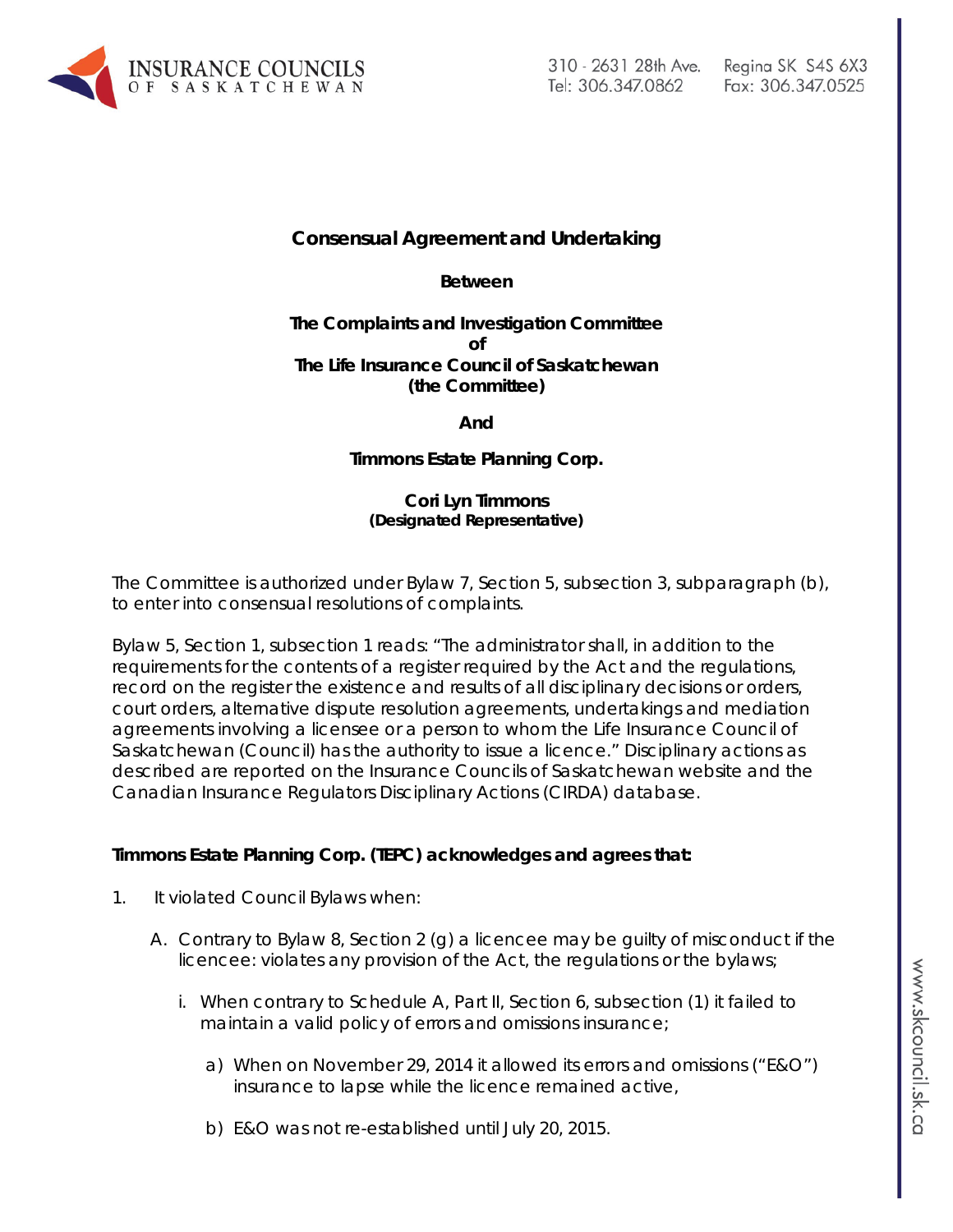Timmons Estate Planning Corp.

- c) TEPC was without E&O coverage for 233 days; and
- ii. When contrary to Bylaw 2, Section 1, subsection (4) (d) it failed to immediately notify Council of cancellation or non-renewal of its errors and omissions insurance.
- iii. When contrary to Bylaw(8), Section (2) (s) it failed to reasonably respond to inquiries from Council;
- 2. Its rights to appear before a Discipline Committee of Council have been explained to it and it fully understands it's rights and/or obligations under Council Bylaw 10;
- 3. It waives its rights to appear before a Discipline Committee and undertakes not to exercise any appeal rights it may have under Council Bylaw 10, Section 3 or *The Saskatchewan Insurance Act,* (the Act) as it relates to matters set out in this Consensual Agreement and Undertaking (Agreement).
- 4. This Agreement does not preclude Council from pursuing any other investigation against TEPC for activities not identified in this Agreement that may be in violation of Council Bylaws or the Act.
- 5. TEPC has been advised by the Committee that it is in its interests to obtain independent legal advice before entering into this Agreement.
	- a. TEPC has obtained such independent legal advice and is satisfied with the same, prior to executing this Agreement, or
	- b. TEPC has willingly chosen not to obtain such advice prior to executing this Agreement.
- 6. TEPC hereby affirms that it has read and understood the terms of this Agreement, and is signing it voluntarily and of its own free will.

#### **TEPC having waived its rights, undertakes to:**

- 1. Pay a fine in the amount of \$1,254.00; and
- 2. Reimburse Council's investigation costs in the amount of \$880.00.
- 3. TEPC will pay all fines and investigative costs within 30 days of receipt of this Agreement.
- 4. TEPC will ensure E&O insurance is in place while TEPC continues to hold an insurance licence.